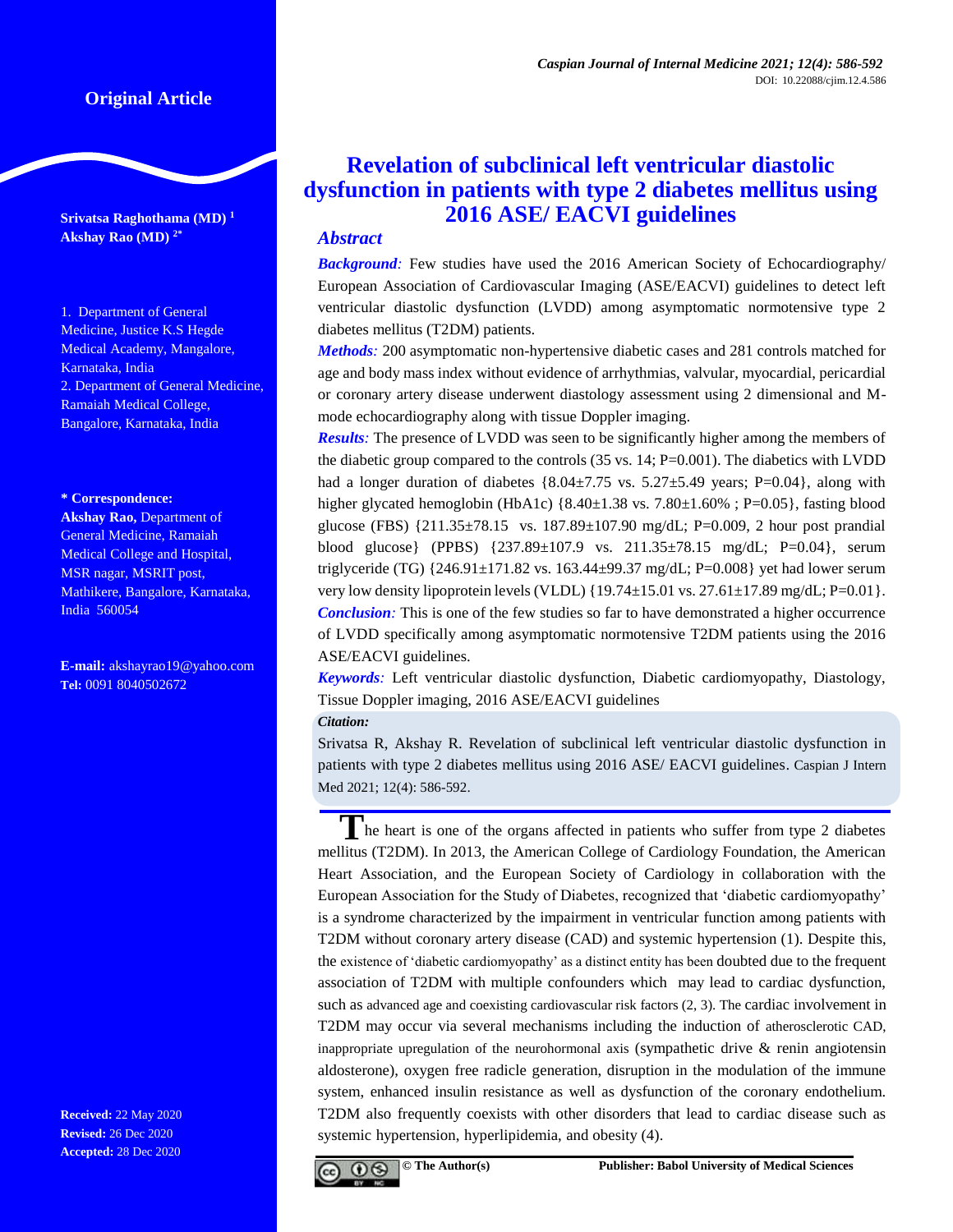The cardia may be affected in the early stages of T2DM, initially producing an asymptomatic left ventricular diastolic dysfunction (LVDD) and may subsequently progress to the stage of heart failure with preserved ejection fraction (HFpEF). This pre-clinical LVDD may represent a reversible stage of cardiac damage. Indeed in the empagliflozin, cardiovascular outcome and mortality in type 2 DM (EMPA-REG OUTCOME) trial, it was demonstrated that in comparison to placebo, administration of empagliflozin produced early improvement in cardiac outcomes (1, 4, 5). Since there is paucity of evidence directed treatment options in HFpEF, there is a need to screen patients with T2DM early in the pre-clinical stage. The classic 2 dimensional (2D) echocardiography and Doppler parameters have had limitations in diagnosing LVDD and as such the criteria for its diagnosis have been revised several times. Tissue Doppler imaging (TDI) is a recent echocardiographic approach that has allowed the measurement of the longitudinal motion velocity of the mitral annulus and may be vital in diagnosing asymptomatic LVDD among patients with T2DM (5). In light of this, in 2016, the American Society of Echocardiography (ASE) and the European Association of Cardiovascular Imaging (EACVI) brought out new guidelines to define and grade diastolic dysfunction with greater specificity than the earlier guidelines (6). We decided to apply these guidelines to detect LVDD among normotensive T2DM patients without clinically overt heart failure.

### **Methods**

**Study design:** Single center cross-sectional observational study **Study period**: Participants were enrolled between June 2016 and December 2019.

**Place of the study**: The study was carried out in the Out Patient Department (OPD) and at the voluntary master health check-up (MHC) section of the Department of Internal Medicine at Ramaiah Medical College Hospitals in Bangalore, Karnataka in India. Institutional scientific and ethical review committee clearance was attained before the commencement of the study (Ethics code number MSRMC/EC/2016).

**Inclusion criteria**: All adults aged 18 years and above, attending the Medicine OPD or MHC were screened for inclusion into the study after duly taking informed consent.

**Measurements**: Detailed history and physical examination findings including height, weight, total body surface area

(BSA), body mass index (BMI) and blood pressure (BP) measurements were documented for all study participants. All participants underwent testing for fasting (FBS) and 2 hour post-prandial (PPBS) blood glucose levels (hexokinase method), glycated hemoglobin (HbA1c – high performance liquid chromatography method), fasting serum lipid parameters including total cholesterol, triglycerides (TG), high density lipoproteins (HDL), low density lipoproteins (LDL) and very low density lipoproteins (VLDL). The thyroid profile, complete blood counts, serum creatinine, standard 12 lead electrocardiogram (ECG), treadmill stress test (TMT) and spirometric pulmonary function testing was performed for all the participants.

A resting trans-thoracic 2D and motion mode (M mode) echocardiogram (ECHO) was performed for all participants with the application of TDI to assess for LVDD. The technician who performed the ECHO was kept unaware about this study. ECHO was conducted using the harmonic imaging mode by Philips Hd-15 machine (5-2 MHz multi-frequency probe). Trans-mitral flow velocities in the Apical four chamber view were recorded using pulsed wave Doppler (PWD) by placing the sample volume at the tip of the mitral leaflet. The readings from five consecutive cardiac cycles were averaged and used for the final analysis. Measurements included the trans-mitral peak modal velocity at early diastole (E in cm/s), peak modal velocity at late diastole (A in cm/s) and E/A ratio. On applying pulsed-wave TDI, average e' velocity (peak modal velocity in early diastole at the leading edge of spectral waveform) was computed by placing the cursor at lateral (lateral e' in cm/sec) and septal basal (septal e' in cm/sec) regions by placing the sample volume at mitral valve leaflets. The left atrial maximum volume was calculated in the apical four and two chamber views freezing 1-2 frames before the opening of the mitral valve. This was then indexed to the total body surface area to obtain the left atrial volume index (LAVI in ml/m<sup>2</sup>). Peak tricuspid regurgitation jet velocity (TRV in m/sec) was calculated using continuous wave Doppler and colour flow imaging. Ejection fraction (EF) was obtained by using the modified Quinones formula.

**Exclusion criteria:** Present or past cardiac symptoms like dyspnea or angina, hypertension (clinic BP >140/90 mmHg) or on pharmacotherapy for it, participants with type 1 diabetes mellitus, anemia, history of smoking, significant alcohol intake history, pregnancy and thyroid disease. Patients with clinical features of heart failure or EF <50% on echocardiography, those with known history or those newly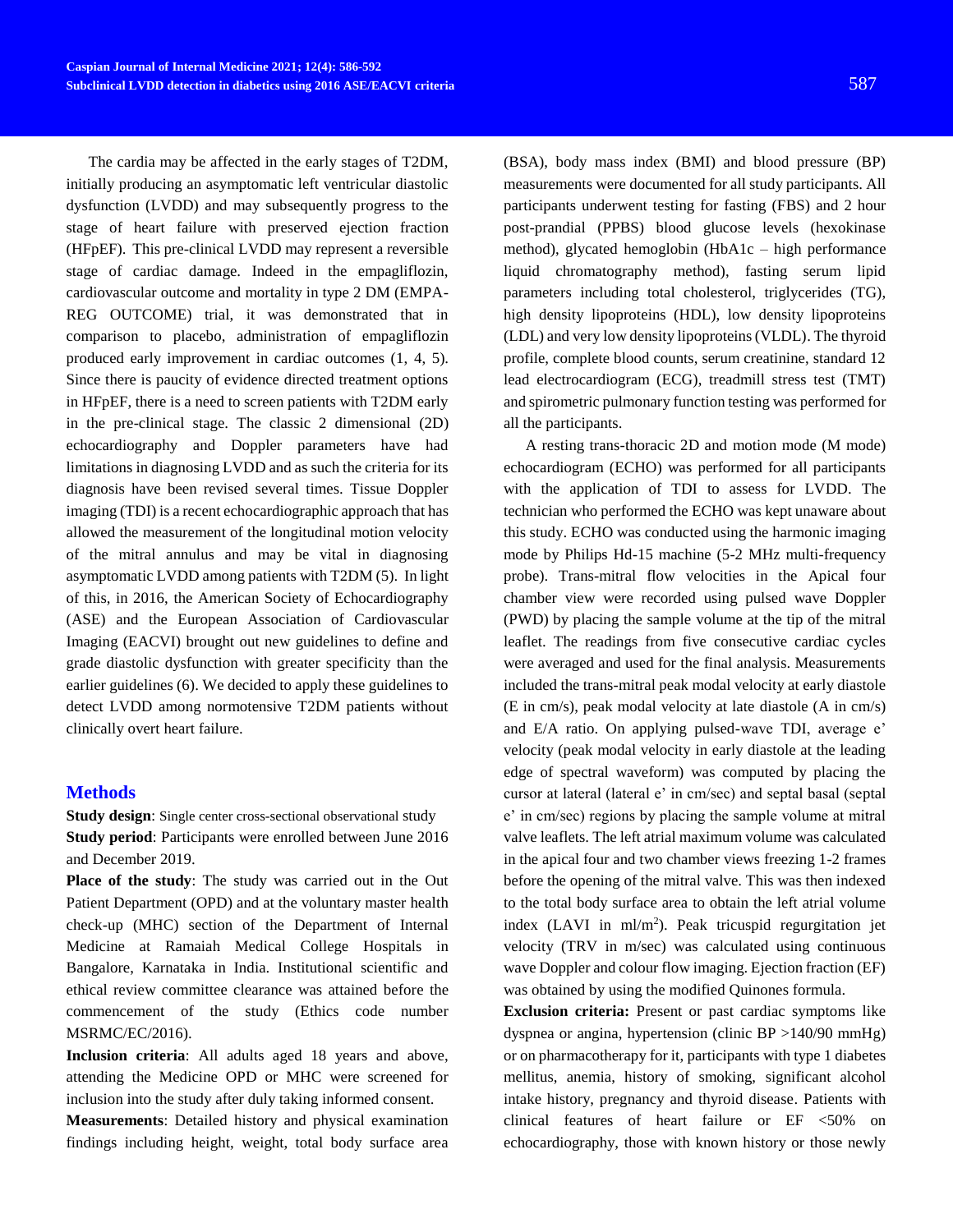found to have evidence of valvular, myocardial or pericardial disease, arrhythmias or/and CAD as well as presence of any structural heart diseases detected by history, physical examination, ECG, abnormal treadmill stress test or echocardiography. Those with only two of the four ASE/EACVI 2016 criteria for LVDD being fulfilled were deemed to be indeterminate for LVDD status and excluded.

All participants were then divided as either diabetic cases or non-diabetic controls. All patients with pre-existing as well as newly diagnosed T2DM were classified into the diabetic group. A diagnosis of T2DM was made if one of the following was satisfied:

• Fasting blood sugar (FBS)  $\geq$  126 mg/dL on 2 separate occasions

Two hour post prandial blood sugar (PPBS) > 200 mg/dL on 2 separate occasions

 $\bullet$ HbA1C  $\geq 6.5\%$ 

The diagnosis of LVDD was made in accordance with the ASE/EACVI 2016 guidelines, if at least three of the following four criteria were fulfilled:

1) Septal  $e' < 7$  cm/sec, lateral  $e' < 10$  cm/sec, 2) Average E/e' ratio > 14, 3) LAVI > 34 mL/m<sup>2</sup>, 4) Peak TRV > 2.8 m/sec

Those satisfying only two criteria were labelled as indeterminate. Additionally, the presence of LVDD was also assessed using the 2009 ASE/ EAE guidelines (7).

**Statistical Analysis:** Statistical Package for the Social Sciences (SPSS) 20 software was used for data analysis. The mean  $\pm$  standard deviation (SD) for continuous variables and percentage for categorical variables were calculated respectively. Independent sample t-test and Pearson's chisquare test was used to test for significance, for continuous

**Caspian Journal of Internal Medicine 2021; 12(4):586-592** 588 **Srivatsa R, et al.**

> and categorical variables, respectively. A p-value  $\leq 0.05$  was deemed to be significant.

### **Results**

After eliminating those with one or more of the exclusion criteria, a total of 523 participants underwent diastology assessment using the 2D ECHO and TDI. 17 diabetics and 25 non diabetics who were found to fulfill exactly two of the four ASE/EACVI criteria and thus excluded for having indeterminate LVDD status. A total of 481 participants were confirmed for the final analysis and were distributed into two groups, namely 200 diabetics and 281 healthy controls. There were no significant differences between the two groups with respect to their age  $\{56.52 \text{ years } (\pm 9.94) \text{ vs. } 55.50 \text{ years } (\pm 9.78);$  $p=0.26$ } or BMI {27.40 Kg/m2 ( $\pm$ 3.66) vs. 27.20 Kg/m2  $(\pm 4.45)$ ; P=0.86}, though there were significantly more number of female participants in the control group than in the diabetes group {66 (33.33%) vs 125 (45%); P=0.01} (table 1).

It was found that according to the 2016 ASE/EACVI guidelines, LVDD was seen to be present in 35 of the diabetic participants and in 14 of the controls  $(P= 0.001)$ . Further, on analyzing separately, the occurrence of LVDD was seen to be greater in both the female  $(9 \text{ vs. } 7; \text{ P=0.05})$  and male  $(26 \text{ vs. } 7; \text{ P=0.05})$ 7; P=0.01) participants of the diabetic group (tables 1 & 2b). The comparison of LVDD rates according to the 2009 guidelines also revealed a higher occurrence of LVDD among diabetics (56 vs. 31, p=0.001). The echocardiographic parameters of all participants revealed that despite no significant difference in their EF, the indicators of diastolic function were significantly abnormal in the diabetic group in comparison with the controls (tables 2a and 2b).

| <b>Table 1. Attributes of the study participants</b> |                      |                      |         |  |
|------------------------------------------------------|----------------------|----------------------|---------|--|
|                                                      | Diabetics $(n=200)$  | Controls $(n=281)$   |         |  |
| <b>Parameters</b>                                    | Total numbers (%) or | Total numbers (%) or | p value |  |
|                                                      | $Mean \pm SD$        | $Mean \pm SD$        |         |  |
| Age (years)                                          | 56.52 $(\pm 9.94)$   | 55.50 $(\pm 9.78)$   | 0.26    |  |
| BMI $(Kg/m^2)$                                       | $27.40 (\pm 3.66)$   | $27.20 (\pm 4.45)$   | 0.86    |  |
| LVDD 2016 guidelines                                 | 35 (17.5%)           | 14 (4.98%)           | 0.001   |  |
| Number of females in the group                       | 66 (33.33%)          | 125 (45%)            | 0.01    |  |
| Females with LVDD                                    | $9(13.64\%)$         | $7(5.60\%)$          | 0.05    |  |
| Number of males in the group                         | 134 (67%)            | 156 (55%)            | 0.03    |  |
| Males with LVDD                                      | 26 (20.3%)           | $7(4.50\%)$          | 0.01    |  |
| LVDD 2009 guidelines                                 | 56 (28%)             | $31(11\%)$           | 0.001   |  |

### **Table 1. Attributes of the study participants**

Values are given as percentage or mean ± SD, SD = standard deviation, BMI = body mass index, LVDD = left ventricular diastolic dysfunction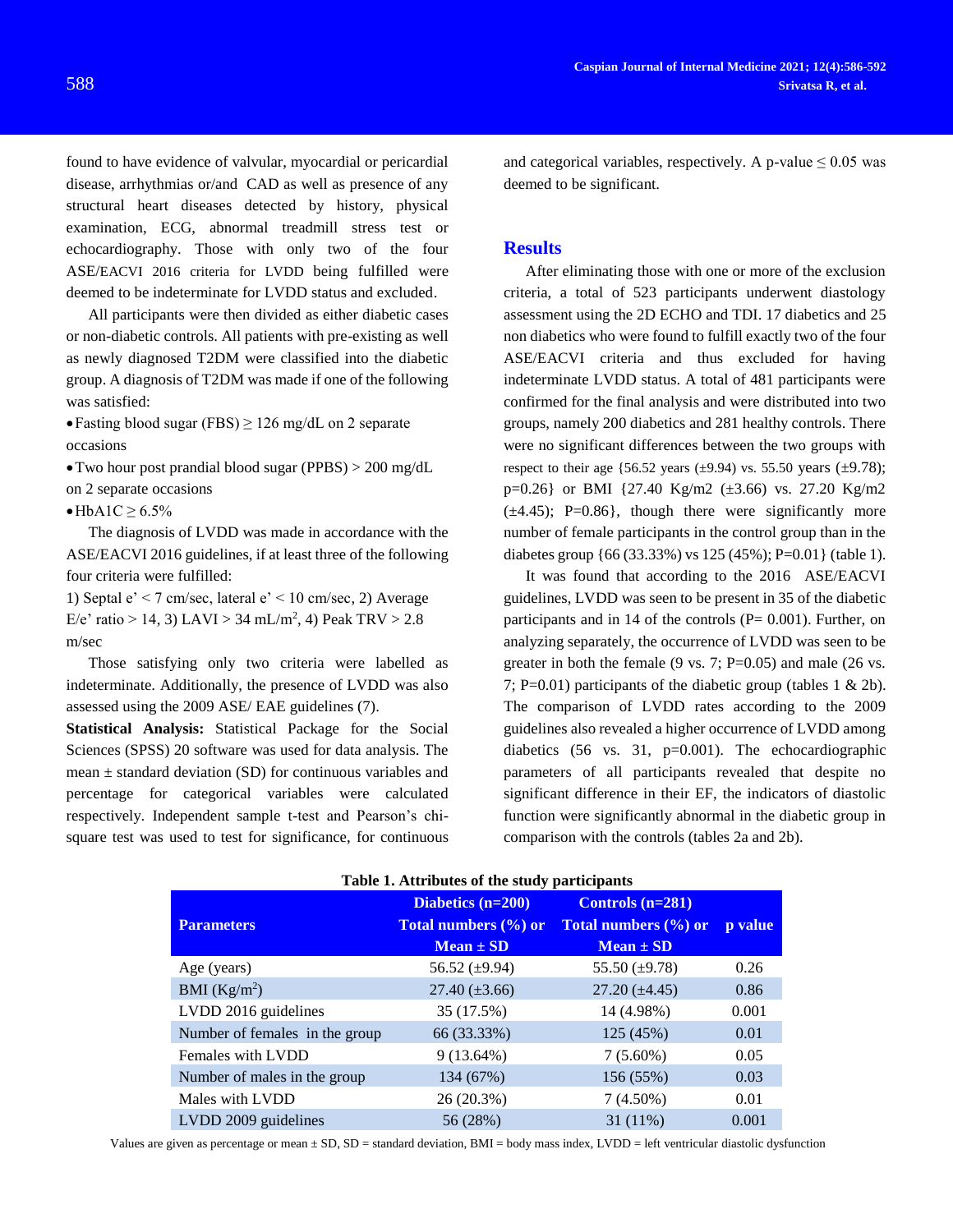| <b>Parameter</b>    | Diabetic $(n=200)$<br>$Mean \pm SD$ | Controls $(n=281)$<br>$Mean \pm SD$ | P     |
|---------------------|-------------------------------------|-------------------------------------|-------|
| E(m/s)              | $77.19 \pm 11.04$                   | $81.59 \pm 9.79$                    | 0.001 |
| A(m/s)              | $90.03 \pm 21.01$                   | $83.56 \pm 17.34$                   | 0.001 |
| E/A                 | $0.96 \pm 8.71$                     | $1.28 \pm 4.69$                     | 0.027 |
| EF(%)               | $60.79 \pm 5.34$                    | $60.97 \pm 5.49$                    | 0.71  |
| $E/e^{\gamma}$      | $9.17 \pm 2.27$                     | $8.80 \pm 1.81$                     | 0.05  |
| Lateral $e'(m/s)$   | $9.79 \pm 2.27$                     | $10.62 + 2.24$                      | 0.001 |
| Septal $e'(m/s)$    | $7.50 \pm 1.99$                     | $8.27 \pm 2.00$                     | 0.001 |
| LAVI $(ml/m2)$      | $30.57 \pm 11.04$                   | $26.67 \pm 9.79$                    | 0.001 |
| TR velocity $(m/s)$ | $2.08 \pm 0.71$                     | $1.63 \pm 0.55$                     | 0.001 |
| $DT$ (msec)         | $138.77 \pm 27.57$                  | $145.28 \pm 28.44$                  | 0.01  |
| <b>IVRT</b> (msec)  | $91.70 \pm 14.08$                   | $93.06 \pm 14.52$                   | 0.81  |

#### **Table 2 a. Comparison of the Echocardiographic parameters**

Values are given as Mean  $\pm$  Standard Deviation (SD), E = trans-mitral peak modal velocity at early diastole, A = trans-mitral peak modal velocity at late diastole,  $EF =$  ejection fraction, e' = peak early diastolic mitral valve annular velocity, LAVI = left atrial volume index, TR velocity = tricuspid regurgitant jet velocity, DT = deceleration time, IVRT = Isovolumetric relaxation time

|                     | <b>Males</b>       |                   |              | <b>Females</b>    |                   |              |
|---------------------|--------------------|-------------------|--------------|-------------------|-------------------|--------------|
|                     | Diabetic $(n=134)$ | Control $(n=156)$ | $\mathbf{p}$ | Diabetic $(n=66)$ | Control $(n=125)$ | $\mathbf{p}$ |
|                     | $Mean \pm SD$      |                   |              | $Mean \pm SD$     |                   |              |
| E(m/s)              | $74.60 + 17.21$    | $80.05 + 17.06$   | 0.007        | $82.64 + 17.41$   | $83.53 \pm 19.81$ | 0.08         |
| A(m/s)              | $83.54 \pm 19.50$  | $79.68 \pm 15.76$ | 0.043        | $1.03 \pm 17.83$  | $8.84 \pm 18.06$  | 0.001        |
| E/A                 | $1.92 \pm 8.05$    | $1.54 + 6.29$     | 0.070        | $0.97 + 29$       | $1.79 + 12.68$    | 0.05         |
| $E/e$ <sup>2</sup>  | $11.63 \pm 1.94$   | $8.53 \pm 1.60$   | 0.041        | $10.53 \pm 2.55$  | $9.16 \pm 1.99$   | 0.01         |
| Lateral $e'(m/s)$   | $9.99 \pm 2.18$    | $10.59 + 2.34$    | 0.025        | $9.18 \pm 2.41$   | $10.67 + 2.14$    | 0.001        |
| Septal $e'(m/s)$    | $7.71 \pm 1.84$    | $8.46 \pm 2.04$   | 0.010        | $6.99 \pm 2.19$   | $8.04 \pm 1.94$   | 0.008        |
| LAVI $(ml/m2)$      | $31.24 + 10.70$    | $26.6034 + 9.84$  | 0.07         | $27.90 \pm 11.10$ | $26.73 + 9.78$    | 0.06         |
| TR velocity $(m/s)$ | $1.66 \pm 0.59$    | $1.81 \pm 0.54$   | 0.091        | $1.78 + 0.41$     | $1.58 \pm 0.51$   | 0.004        |

#### **Table 2 b. Comparison of the Echocardiographic parameters based on gender**

 $E =$  trans-mitral peak modal velocity at early diastole, A = trans-mitral peak modal velocity at late diastole,  $e^2$  = peak early diastolic mitral valve annular velocity,  $LAVI = left$  atrial volume index, TR velocity = tricuspid regurgitant jet velocity

A comparison of participants within the diabetic group showed that age and BMI did not differ among those with and without LVDD. Those with LVDD had a significantly higher FBS {187.89±107.90 mg/dL vs. 211.35±78.15 mg/dL; P=0.009}, PPBS {237.89±107.9 vs. 211.35±78.15 mg/dL; P=0.04} and HbA1c { $8.40 \pm 1.38$  % vs. 7.80 $\pm 1.60$ %; P=0.05}. The duration of diabetes was also observed to have been longer for those diabetics with LVDD {8.04±7.75 years vs. 5.27 $\pm$ 5.49 years; P= 0.04}. The diabetics with LVDD had a significantly higher serum triglyceride level {246.91±171.82 mg/dL vs. 163.44±99.37 mg/dL; P=0.008} yet also had a lower VLDL level {19.74±15.01 mg/dL vs. 27.61±17.89 mg/dL; P=0.01}, but the rest of the lipid parameters did not differ significantly (table 3).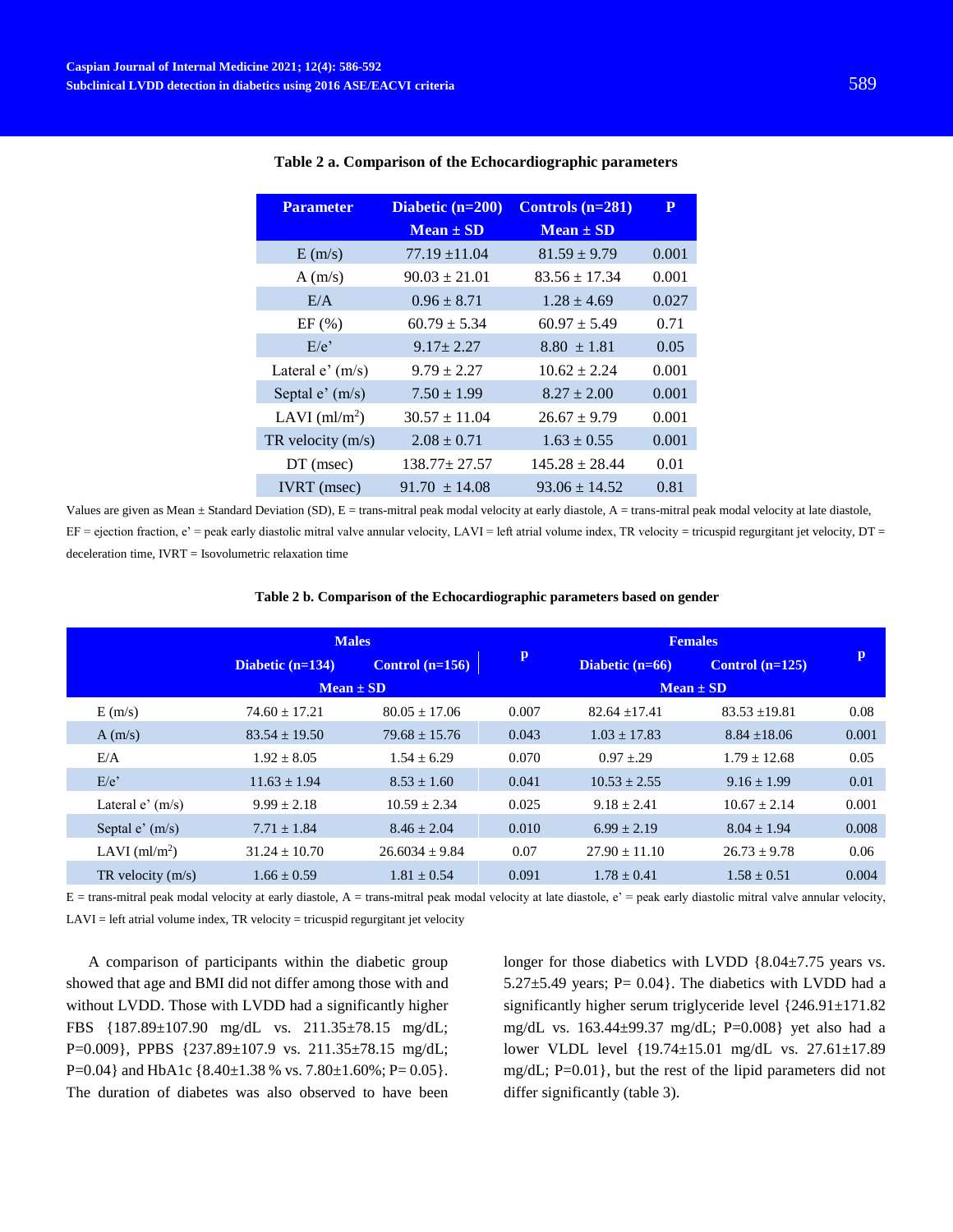| <b>Parameter</b>          | Diabetics with LVDD (n=35) | Diabetics with no LVDD (n=165) | ${\bf P}$ |
|---------------------------|----------------------------|--------------------------------|-----------|
| Age (years)               | $58.14 \pm 9.10$           | $56.18 \pm 10.10$              | 0.26      |
| BMI $(Kg/m^2)$            | $29.50 \pm 6.27$           | $27.3 \pm 3.90$                | 0.32      |
| Duration of DM (years)    | $8.04 \pm 7.75$            | $5.27 \pm 5.49$                | 0.04      |
| $HbA1c$ $%$ )             | $8.40 \pm 1.38$            | $7.80 \pm 1.60$                | 0.05      |
| FBS(mg/dL)                | $211.35 \pm 78.15$         | $187.89 \pm 107.90$            | 0.009     |
| PPBS $(mg/dL)$            | $237.89 \pm 107.9$         | $211.35 \pm 78.15$             | 0.04      |
| Total cholesterol (mg/dL) | $190.82 \pm 68.71$         | $177.50 \pm 44.99$             | 0.27      |
| Triglycerides (mg/dL)     | $246.91 \pm 171.82$        | $163.44 \pm 99.37$             | 0.008     |
| $HDL$ (mg/dL)             | $36.60 \pm 10.23$          | $39.52 \pm 10.24$              | 0.13      |
| $LDL$ (mg/dL)             | $102.23 \pm 34.81$         | $106.25 \pm 36.18$             | 0.54      |
| $VLDL$ (mg/dL)            | $19.74 \pm 15.01$          | $27.61 \pm 17.89$              | 0.01      |

**Table 3. Comparison of diabetics with and without LVDD**

LVDD = left ventricular diastolic dysfunction, BMI = body mass index, DM = diabetes mellitus, HbA1c= serum glycated haemoglobin, FBS = fasting blood sugar, PPBS = postprandial blood sugar, HDL = high density lipoproteins, LDL = low density lipoproteins, VLDL = very low density lipoproteins

### **Discussion**

LVDD is thought to be central to the development of HFpEF (8). Several risk factors are said to contribute to the development of HFpEF including advancing age, hypertension, obesity, CAD apart from diabetes. The presence of these confounders have posed difficulties in carrying out studies on diabetic cardiomyopathy, some even question the existence of such an entity (2, 3). Diabetic cardiomyopathy is said to occur early in patients with T2DM characterized initially by LVDD, later followed by development of HFpEF, left ventricular hypertrophy (LVH) and systolic dysfunction (LVSD), and finally HF with reduced EF (HFrEF) (1). HFpEF has been shown to reduce the quality of life while increasing the rates of hospitalization and premature death. Large randomized clinical trials of therapies that have demonstrated improvement in outcomes of patients with HFrEF have failed to show similar benefit in patients with HFpEF (9-11). This underlines the need for early detection and conduct further studies to explore the underlying pathogenesis of LVDD.

The assessment of diastology has received a lot of importance in the recent years. The 2009 guidelines by ASE and European Association of Echocardiography (EAE) for LVDD were based on several echocardiographic parameters, but these were considered by many to be complicated. In 2016 the ASE/EACVI brought out new criteria for diagnosing LVDD in those with normal, as well as reduced EF, combining traditional 2D and M mode echocardiographic parameters with TDI parameters, thereby enhancing the specificity of these criteria, perhaps achieving this at the expense of some degree of the sensitivity (7). This guideline recommended new parameters, the number of criteria to be assessed to diagnose LVDD to include four parameters. Most studies on pre-clinical diabetic cardiomyopathy have thus far been conducted using the 2009 ASE/EAE criteria and have shown LVDD to be present in the absence of LVSD or LVH in a significant proportion of such patients. Through this study, we set out to determine if the presence of LVDD among asymptomatic normotensive diabetic cases was greater than in non-diabetic controls using the 2016 ASE/EACVI guidelines.

We attempted to minimize the impact of confounding factors of LVDD either by having them excluded (hypertension, CAD, arrhythmia, structural heart disease, anemia and hypothyroidism) or by matching (age and BMI). The controls enrolled in the study were more in number than the cases. LVDD was seen to be higher in those with T2DM in our study as per the 2016 as well as the 2009 echocardiographic diagnostic guidelines. Though this is in agreement with previous studies, the proportion of diabetics with LVDD in our study was lower than previously reported (12-20), most likely because of the lower sensitivity of the newer guidelines but these differences need to be validated using cardiac catheterization which is the gold standard method of measuring intra-cardiac filling pressures (7,21). The two groups were found to differ significantly with respect to the newer echocardiographic diastology parameters also (table 2). But past studies, including one that applied the 2016 guidelines, did not find LVDD to be more prevalent among asymptomatic normotensive diabetics (22). Such discrepancies have led to doubts over the very existence of diabetic cardiomyopathy as a separate entity.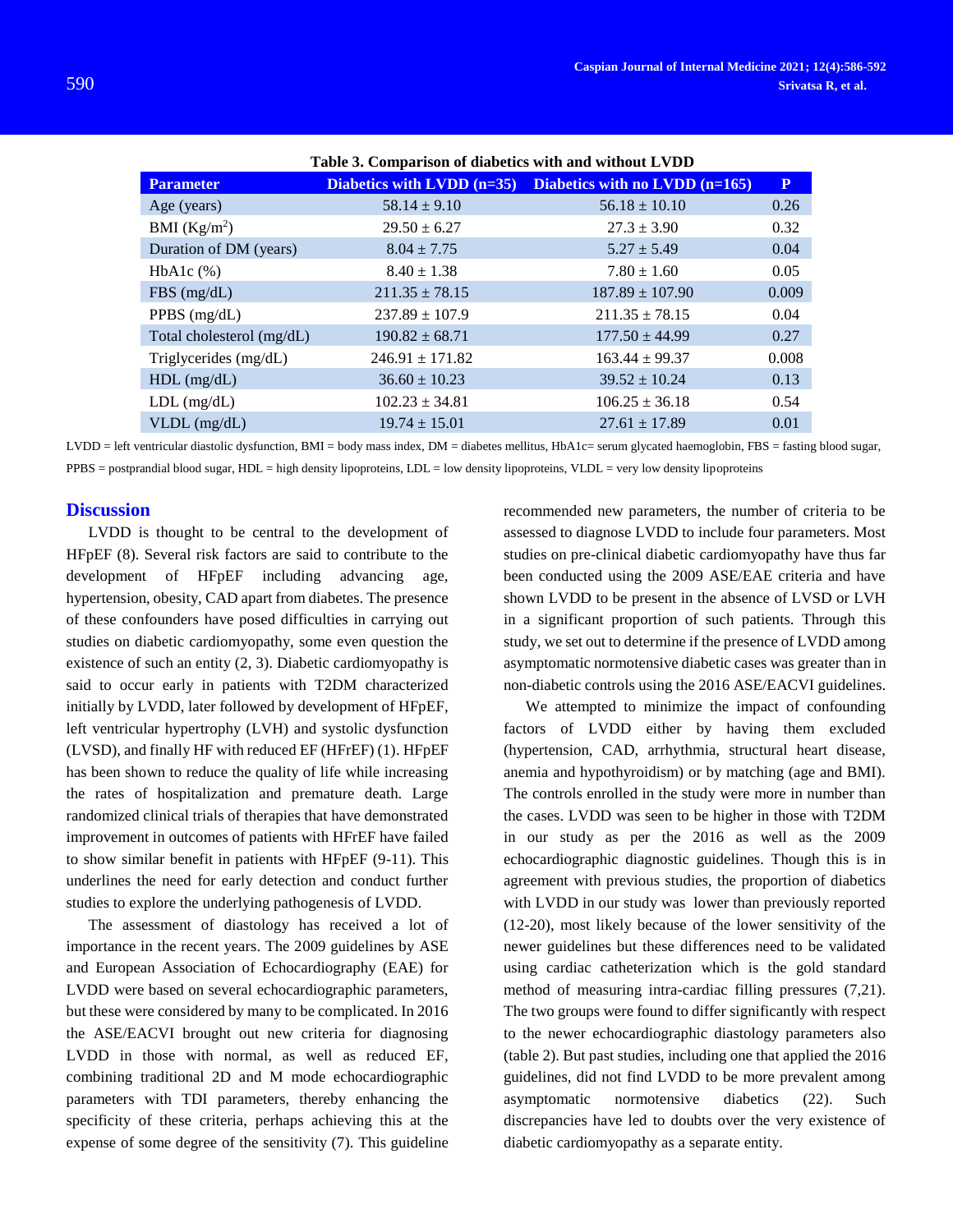HFpEF is said to be more prevalent in women. In our study, though the number of women in the control group was more, the presence of LVDD was significantly higher in the women with T2DM. This was true for diabetic men, but the association was even stronger. The difference in the rates of LVDD among diabetic men and diabetic women was not found to be significant. Previous studies have shown a higher occurrence of LVDD in women with T2DM (5, 13, 16), while others have not found such female predilection (18).

To compare further, participants with LVDD in the diabetic group were seen to have a longer duration of T2DM, higher HbA1c, FBS and PPBS as against those diabetics without LVDD. This is in concurrence with previous diastology studies among diabetics that utilized the new and the older guidelines (5, 14, 15). One interesting observation though was the higher mean serum triglyceride levels and lower mean VLDL levels found in those diabetics in our study with LVDD. This has been described in previous studies, yet the relevance of this is uncertain. It is well known that hypertriglyceridemia frequently coexists with T2DM as a part of metabolic syndrome (13, 22, 23). It may only be highlighting the frequent accompaniment of comorbid factors with T2DM which may influence the development of LVDD.

A number of studies have been conducted in the past to detect LVDD in asymptomatic T2DM patients by employing the 2009 ASE/EAE guidelines. On reviewing the literature published online revealed that only few studies have been carried out in asymptomatic T2DM patients by applying the 2016 ASE/EACVI criteria to diagnose LVDD (5, 22). To the best of our knowledge, at the time of submission for publication, our research is only the third study in the world, and the first from India to have evaluated for the presence of LVDD specifically in normotensive T2DM patients without overt heart failure by employing the 2016 ASE/EACVI guidelines.

This study was carried out using a larger sample size compared to many previous studies. The ratio of the number of controls to cases was greater than 1. All practical attempts were made to reduce the effects of confounding factors. Limitations of our study include the cross sectional design and the fact that tests like coronary angiography were not used to exclude CAD, but subjecting asymptomatic patients to expensive and invasive tests in a resource-limited country like India would not have been appropriate.

In conclusions our study has illustrated that the occurrence of LVDD is more frequent among asymptomatic

normotensive T2DM patients compared to healthy controls by applying the 2016 ASE/EACVI guidelines. This is a manifestation of diabetic cardiomyopathy which could be yet another complication of diabetes or a result of the interaction of multiple- associated comorbid conditions producing cardiac injury. In the study, a longer duration of T2DM, higher HbA1c, FBS, PPBS and TG as well as lower VLDL was seen to be significantly associated with the presence of LVDD among diabetics whereas there was no difference with respect to gender. There is a need to conduct larger prospective studies to confirm the association between LVDD with asymptomatic T2DM and to investigate the role of triglyceride levels in producing early LVDD.

#### **Acknowledgments**

We very much appreciate the guidance and support provided by Dr. V.S. Prakash (Professor and Head, Department of Cardiology), as well as Mr. Padmanabha and Mrs Latha (echocardiography technicians) from the cardiology team at Ramaiah Hospital.

**Funding: None Conflict of interest: None declared**

### **References**

- 1. Jia G, Hill MA, Sowers JR. Diabetic cardiomyopathy: An update of mechanisms contributing to this clinical entity. Circ Res 2018; 122: 624-38.
- 2. Ernande L, Derumeaux G. Diabetic cardiomyopathy: myth or reality. Arch Cardiovasc Dis 2012; 105: 218-25.
- 3. Mizamtsisi M, Paschou SA, Grapsa J, Vryonidou A. Diabetic cardiomyopathy: a clinical entity or a cluster of molecular heart changes? Eur J Clin Invest 2016; 46: 947– 53.
- 4. Galderisi M, Esposito R, Trimarco B. Cardiac involvement in diabetes. J Am Coll Cardiol 2017; 70: 1717-19.
- 5. Ashour K. Early detection of diastolic dysfunction in diabetic patients (single center cross sectional study). J Heart Cardiovasc Res 2018; 2: 3.
- 6. Nagueh SF, Smiseth OA, Appleton CP, et al. Recommendations for the evaluation of left ventricular diastolic function by echocardiography: an update from